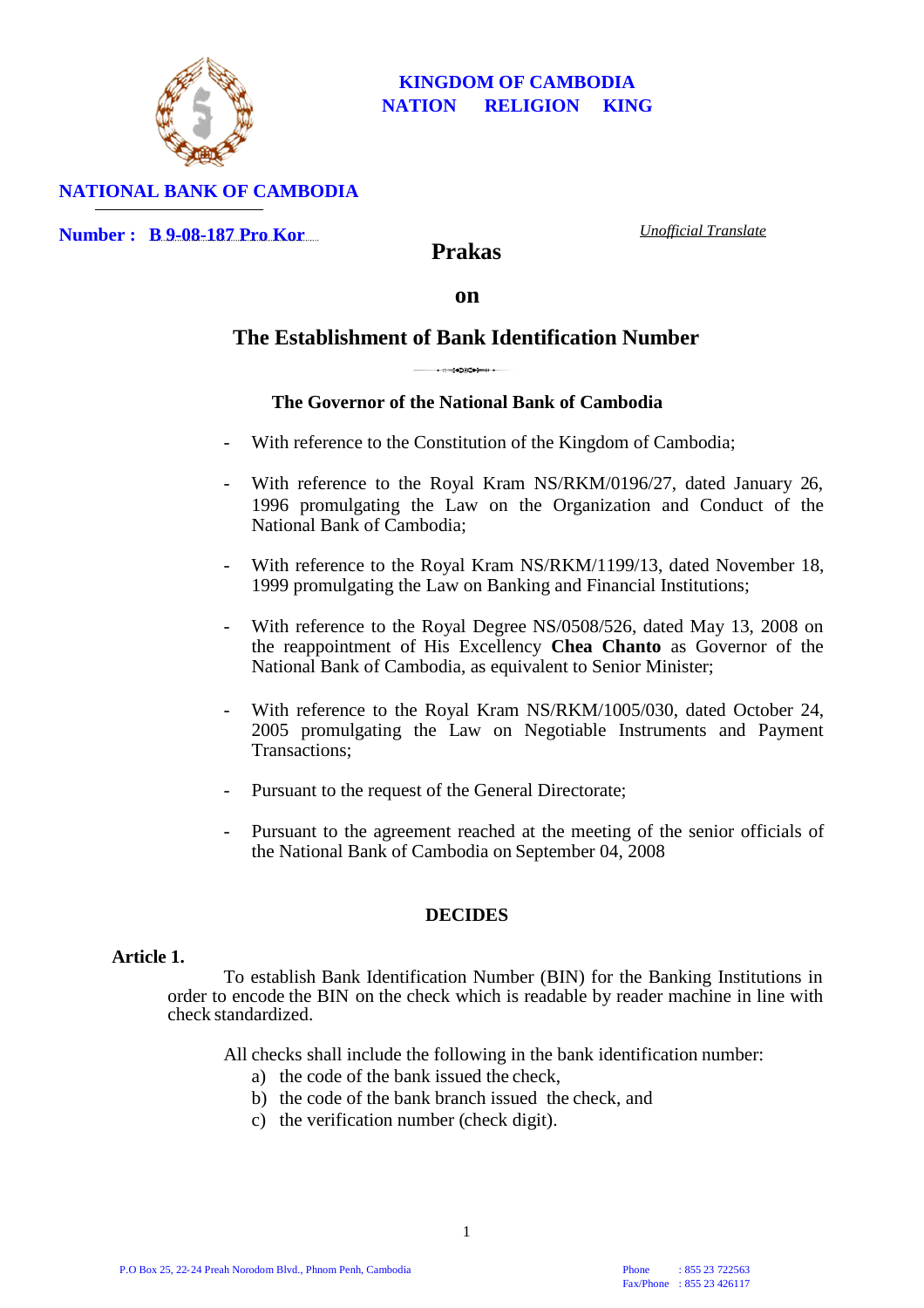

# **Article 2.**

The codes for the National Bank of Cambodia and Banking Institutions in Cambodia are as follows:

| <b>Bank's name</b>                         | Code |
|--------------------------------------------|------|
| National Bank of Cambodia                  | 100  |
| Foreign Trade Bank of Cambodia             | 001  |
| Cambodian Commercial Bank Ltd.             | 003  |
| Cambodian Public Bank                      | 004  |
| Canadia Bank PLC.                          | 005  |
| Krung Thai Bank Public Co. Ltd. P.P Branch | 009  |
| Cambodia Asia Bank Ltd.                    | 016  |
| <b>Singapore Banking Corporation</b>       | 018  |
| May Bank Phnom Penh Branch                 | 020  |
| Union Commercial Bank PLC.                 | 026  |
| Cambodia Mekong Bank Public Ltd.           | 032  |
| Advanced Bank of Asia Ltd.                 | 036  |
| <b>Rural Development bank</b>              | 038  |
| <b>First Commercial Bank P.P Branch</b>    | 040  |
| <b>ACLEDA Bank PLC.</b>                    | 041  |
| Specialized Bank Peng Heng S.M.E. Ltd.     | 042  |
| Vattanac Bank                              | 043  |
| <b>ANZ Royal Bank Cambodia</b>             | 044  |
| First Investment Specialized bank          | 047  |
| <b>CAMKO Bank</b>                          | 052  |
| Shinhan Khmer Bank                         | 053  |
| V.I.P Bank                                 | 054  |
| Prosperity Investment Bank                 | 055  |
| Maruhan Japan Bank Plc                     | 056  |
| Booyoung Khmer Bank                        | 061  |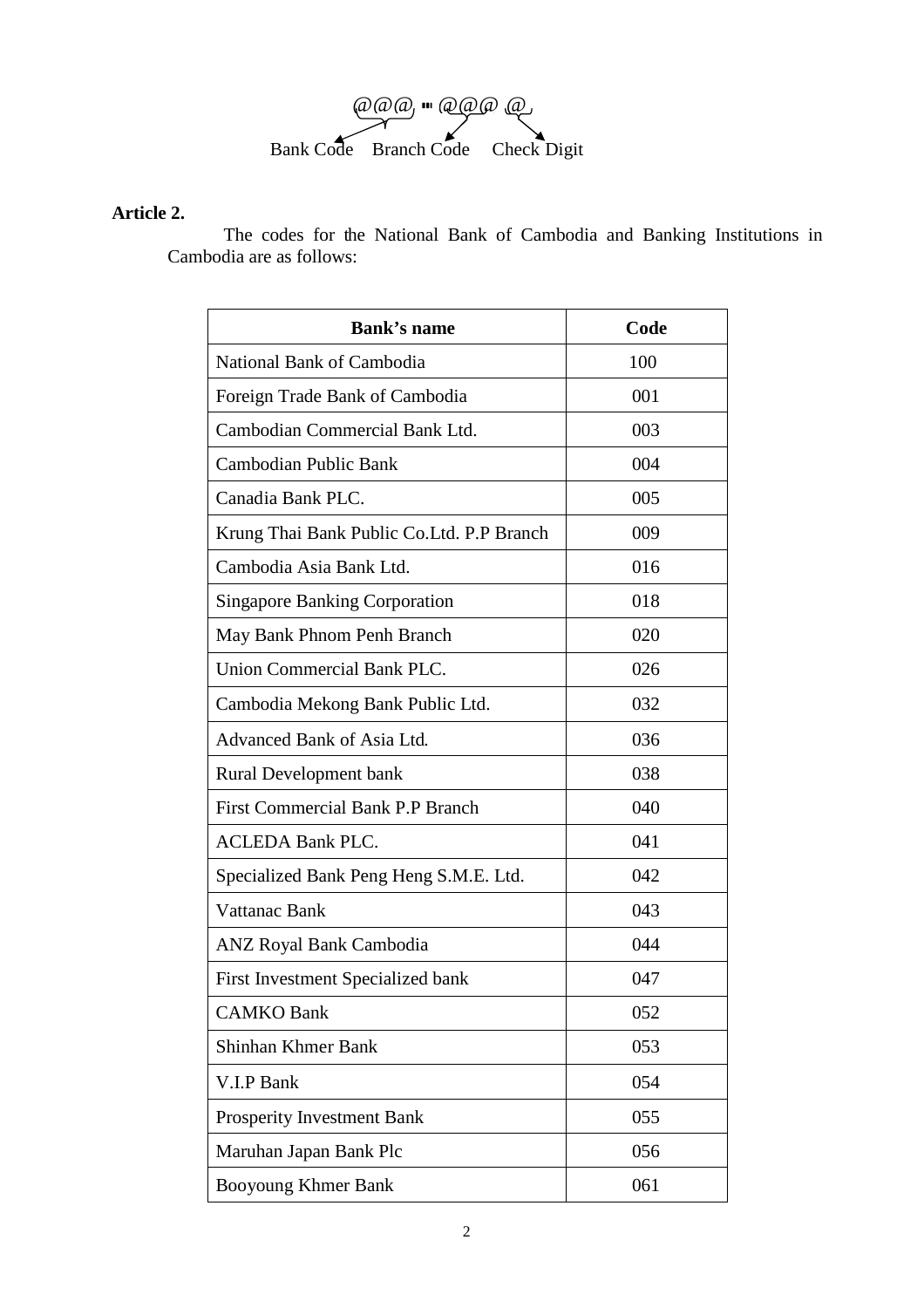| Phnom Penh Commercial Bank   | 058 |
|------------------------------|-----|
| Khmer Union Bank             | 059 |
| <b>Best Specialized Bank</b> | 060 |

# **Article 3.**

The codes for the National Bank of Cambodia and its branches are as follows:

| <b>NBC's head office and branches</b>   | Code |
|-----------------------------------------|------|
| National Bank of Cambodia (Head Office) | 001  |
| Kandal Branch                           | 002  |
| <b>Kampong Cham Branch</b>              | 003  |
| <b>Battambang Branch</b>                | 004  |
| Prey Veng Branch                        | 005  |
| Siem Reap Branch                        | 006  |
| <b>Kampong Thom Branch</b>              | 007  |
| <b>Takeo Branch</b>                     | 008  |
| <b>Svay Rieng Branch</b>                | 009  |
| <b>Pursat Branch</b>                    | 010  |
| Kampong Chhnang Branch                  | 011  |
| Kampong Speu Branch                     | 012  |
| <b>Kampot Branch</b>                    | 013  |
| Sihanouk Ville Branch                   | 014  |
| Koh Kong Branch                         | 015  |
| <b>Phreah Vihear Branch</b>             | 016  |
| Kratie Branch                           | 017  |
| Rattanakiri Branch                      | 018  |
| Mondulkiri Branch                       | 019  |
| <b>Stung Treng Branch</b>               | 020  |
| <b>Banteay Meanchey Branch</b>          | 021  |
| <b>Phnom Penh Branch</b>                | 023  |

The codes for branches of Banking Institutions shall be assigned by individual institution and the respective institution shall send those codes to the National Bank of Cambodia.